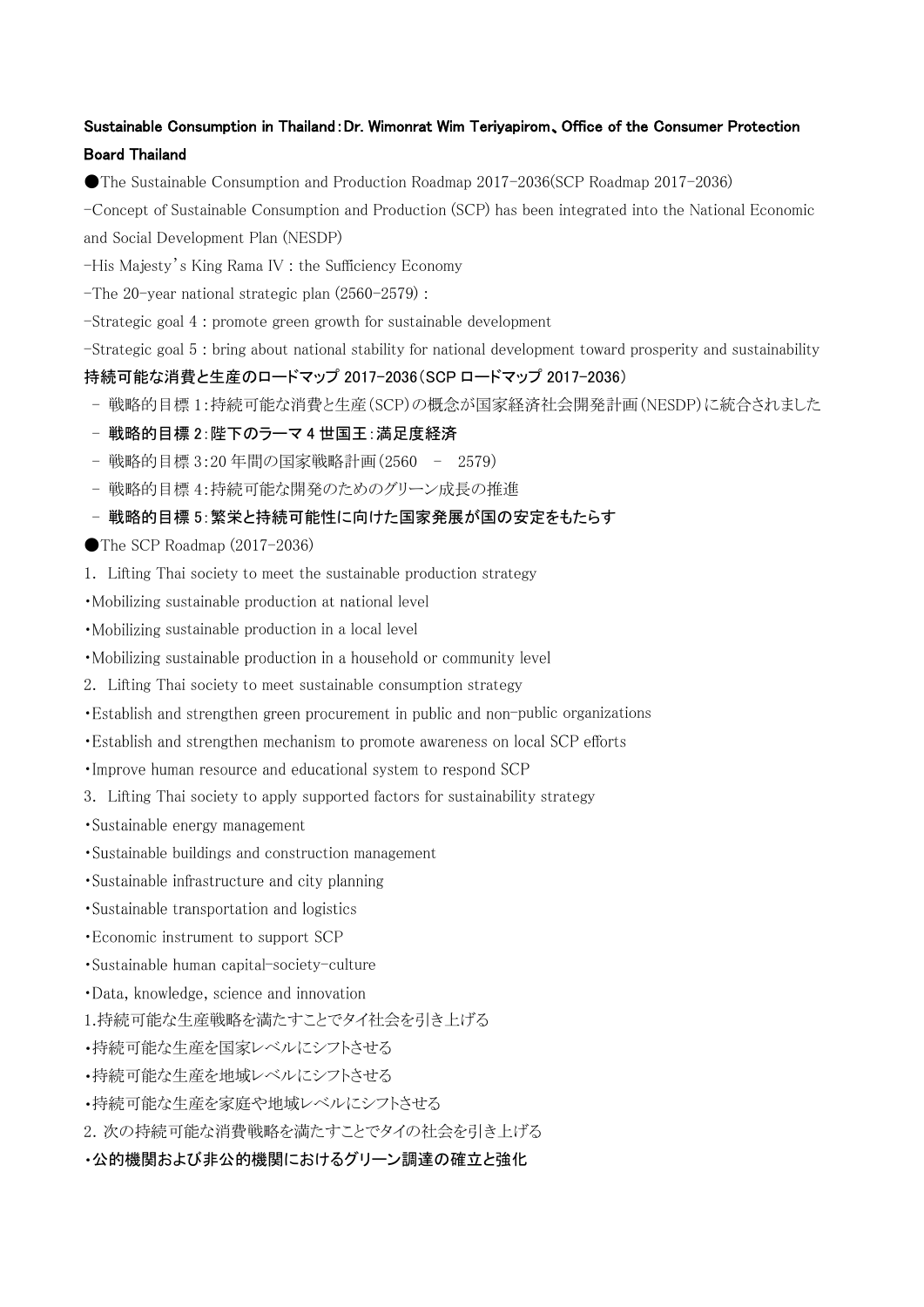現地の SCP の取り組みに関する意識を高めるためのメカニズムを確立し強化する

#### SCP に対応するための人的資源と教育システムを改善する

3.持続可能性戦略を支える以下の課題を実施することでタイ社会を引き上げる

- 持続可能なエネルギー管理
- 持続可能なビルと建設管理
- 持続可能なインフラと都市計画
- 持続可能な輸送と物流
- を支える経済的手段
- 持続可能な人的資本社会文化
- データ、知識、科学、そしてイノベーション
- ●The national sustainable consumption work
- 1. Green Hotel Project

Department of Environment Quality Promotion has launched "Environmentally Friendly Hotel Project" with aims to enhance the use of resources and energy of the hotel and improve the standard of services to become more environmentally friendly.

Objectives:

- -To reduce the cost of resources use and promote energy efficiency according to guidelines of good practices
- -To conserve natural resources and promote good environmental management
- -To improve standard of services by taking environmental issues into account
- -To prepare businesses for environmental standard assessment at the international level
- ●全国レベルでの持続可能な消費に関する事業

1.グリーンホテル・プロジェクト

環境品質推進部は、ホテルの資源とエネルギーの利用を向上させ、より環境に優しいサービスの水準を向上させ ることを目的とした「環境に優しいホテルプロジェクト」を立ち上げました。

目的:

- グッドプラクティスのガイドラインに従って、資源の使用コストを削減し、エネルギー効率を高める
- 天然資源を保護し、優れた環境管理を推進する
- 環境問題を考慮してサービス水準を向上させる
- 国際レベルでの環境基準評価のための事業準備



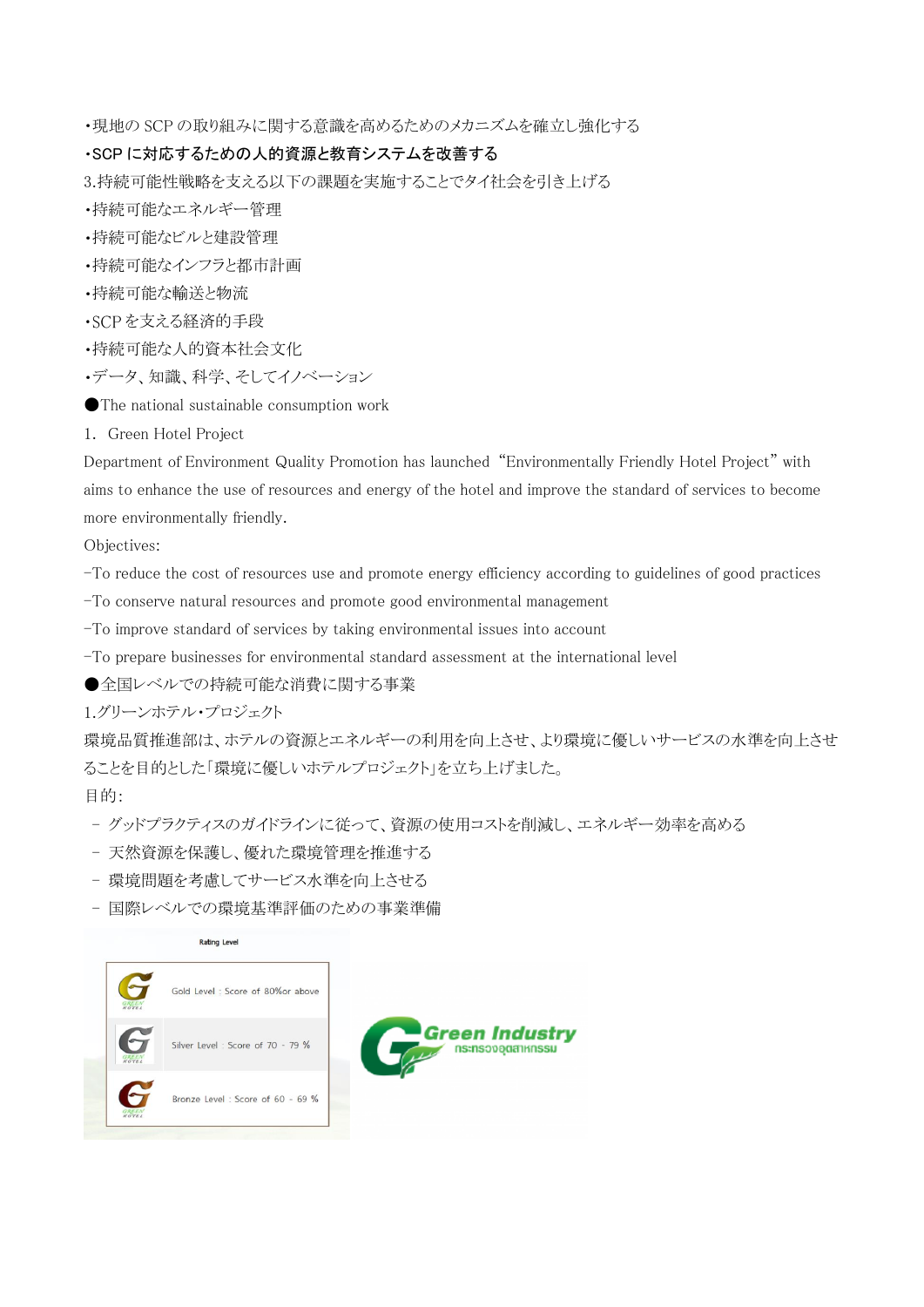The Nai Harn Phuket hotel received the Green Hotel Awards 2018 "Gold level". The hotel uses natural fertilizers in the garden, which made from a mix of compost and effective microorganisms and produced on-site using fruit peels and wet waste. They uses energy-saving LED lighting and launch the plastic bottles recycled project with the customers.

ナイ・ハーン・プーケットホテルは、グリーンホテルアワード 2018「ゴールドレベル」を受賞しました。 ホテルは庭で 天然肥料を使用しています。それは堆肥と効果的な微生物の混合物から作られて、果物の皮と湿った廃棄物を 使ってその場で生産されました。 彼らは省エネ LED 照明を使用し、顧客と共にペットボトルリサイクルプロジェク トを開始します。

2. Green Industry Project

\*Ministry of Industry has launched "Green Industry Project" in 2011 to encourage the industries in Thailand to be more environmentally friendly, and more responsible to the society.

\*5 levels of Green Industry;

Level 1 – Green Commitment

Level 2 – Green Activity

Level 3 – Green System

Level 4 – Green Culture

Level 5 – Green Net

2.グリーン産業プロジェクト

\*産業省は、タイの産業がより環境にやさしく、社会により責任を持つように奨励するために、2011 年に「グリーン 産業プロジェクト」を立ち上げました。

\* 5 レベルのグリーン産業

レベル 1 - グリーン・コミットメント

レベル 2 - グリーン活動

レベル 3 - グリーン・システム

レベル 4 - 緑の文化

レベル 5 - グリーン・ネットワーク



3. Sustainable Consumption Workshop for Thai Youth Project

Office of the Consumer Protection Board (OCPB) has launched "Training program on Sustainable

Consumption" to the students in the local universities since 2017 until now

Objectives;

-To promote the concept of sustainable consumption to the new generation of Thailand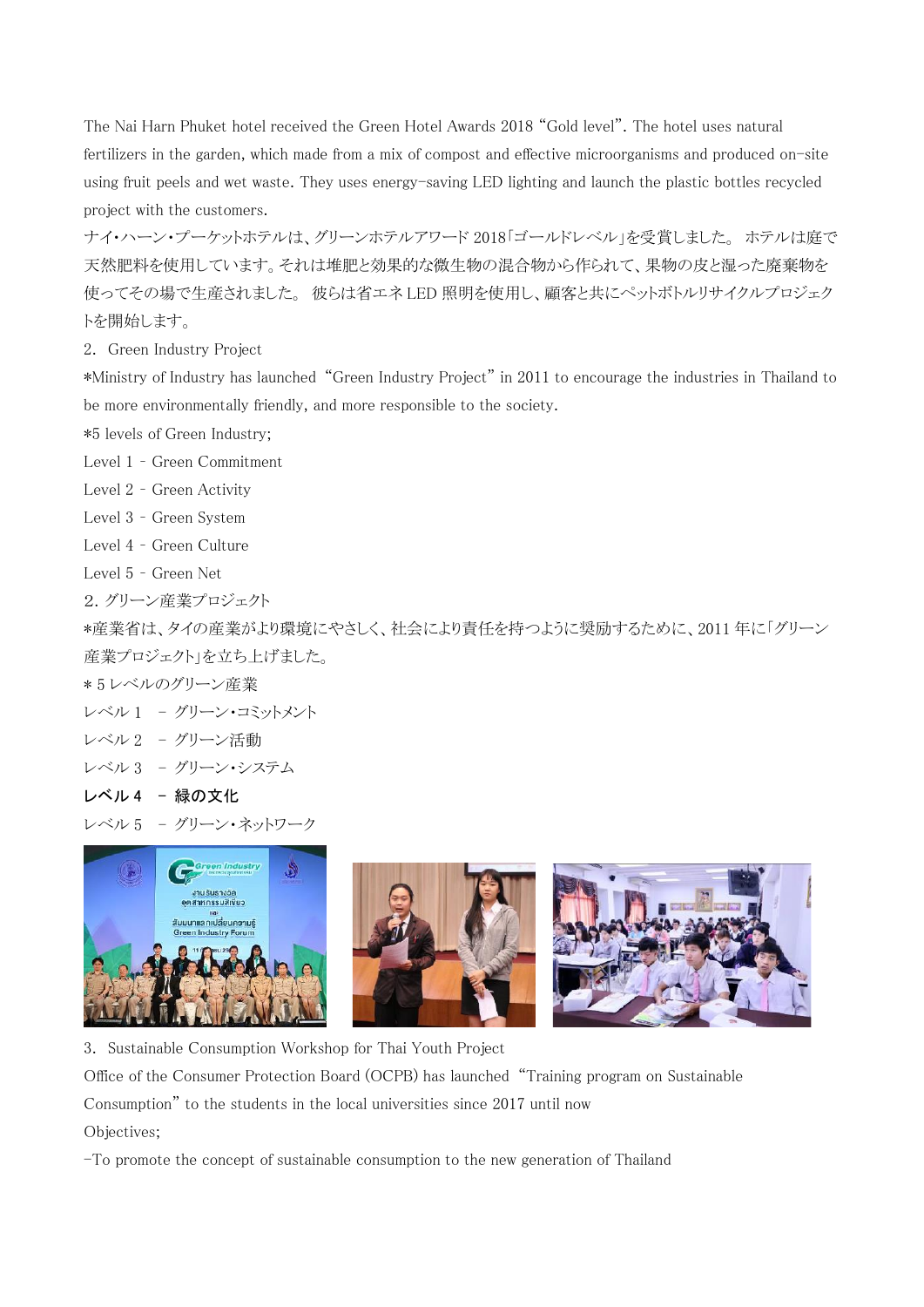-To raise awareness of sustainable consumption and sufficiency for sustainability to young people

-To brainstorm to create a cost-effective consumption guideline in each community

3.タイの青少年プロジェクトのための持続可能な消費ワークショップ

2017 年以来、消費者保護委員会(OCPB)の事務所が地元の大学の学生に「持続可能な消費に関するトレーニ ングプログラム」を開始しました。

#### 目的

- 持続可能な消費の概念を新世代のタイに推進する
- 持続可能な消費への意識を高め、若者の持続可能性を高める
- 各コミュニティで費用対効果の高い消費ガイドラインを作成するためのブレインストーミング
- ●The Challenges and Recommendations for Thailand Sustainable Consumption
- -Lack of knowledge and recognition of the importance of the issue
- -Lack of the public relation
- -The green products are expensive and cannot persuade consumers
- -Few green products are available in general market
- -Government has no strict law regarding enforce the industry and entrepreneur to be natural friendly

## ●タイの持続可能な消費への挑戦と提言

- 知識と問題の重要性の認識の欠如
- パブリック・リレーション(広報戦略)の欠如
- グリーン製品は高価で消費者を説得できない
- グリーン製品は一般市場で入手不可能
- 政府は、産業や起業家を自然にやさしいものにするための厳格な法律を設けていません。

# Promotion of Sustainable Consumption: The Philippine Experience UNDERSECRETARY RUTH B. CASTELO Consumer Protection Group Department of Trade and Industry

1. National Sustainable Consumption Agenda

Goal of the Philippine government on sustainable consumption, its institutional setup, and responsible agencies By 2020, achieve the environmentally sound management of chemicals and all wastes throughout their life cycle, in accordance with agreed international frameworks, and significantly reduce their release to air, water, and soil in order to minimize their adverse impacts on human health and the environment.

1.国の持続可能な消費アジェンダ

持続可能な消費、その制度的構成、および責任ある機関に関するフィリピン政府の目標

2020 年までに、合意された国際的枠組みに従って、ライフサイクルを通して化学物質とすべての廃棄物の環境 に配慮した管理を達成し、人間の健康と環境への悪影響を最小限に抑えるために大気、水、土壌への放出を大 幅に減らす 。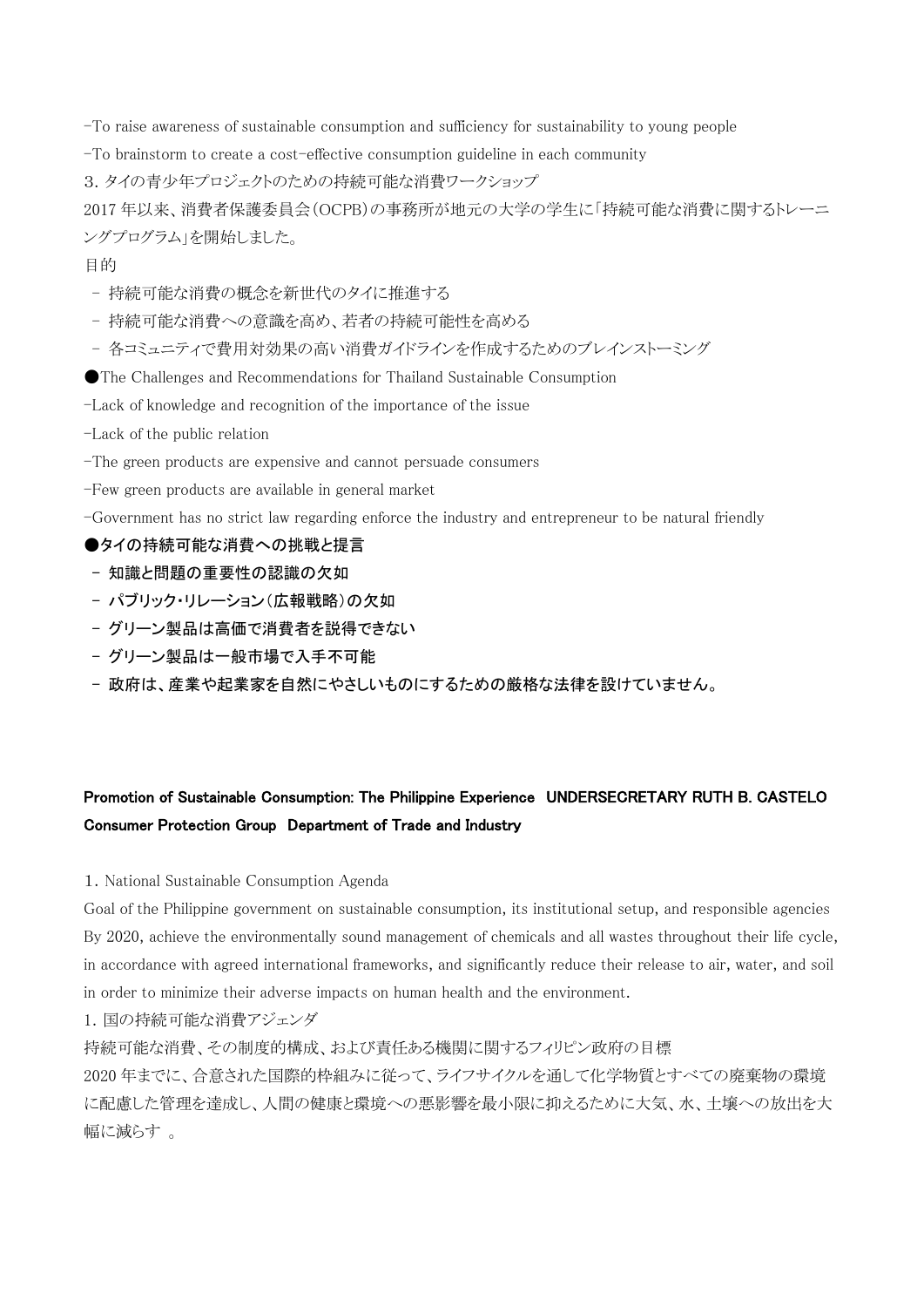- 2. Sustainable Consumption Initiatives
- Completed, ongoing, and future national sustainable consumption work in the Philippines
- \* Philippine SDG Progress
- Multi-sectoral Workshop(2015)
- Reviewed and discussed the outcome document of the UN Summit
- Identified and relevant targets and indicators
- Assessment of Indicators & Data Revolution Roadmap(2016)
- ・ Conducted an assessment of indicators
- Built a data revolution roadmap for progress monitoring and assessment
- ・ Developed the metadata on SDGs
- ― Finalization of the SDG Indicators(2017)
- Finalized the Philippine indicators for SDG
- Identified proxy and supplemental indicators at the sub-national level
- Philippine Statistical Development Program (PSDP) 2018-2023(2018)
- Incorporated a chapter on SDG in the PSDP 2018-2023
- 2. 持続可能な消費への取り組み
- フィリピンにおける完成した、継続中の、そして将来の国内の持続可能な消費活動
- \*フィリピン SDG の進捗
- (2015) 多分野ワークショップ
- •国連サミットの成果文書を検討し、議論した。
- •特定され、関連性のある目標と指標
- (2016) 指標評価とデータ革命ロードマップ・指標評価を実施した
- ・進捗監視と評価のためのデータ革命ロードマップを作成
- ・SDG に関するメタデータを開発
- (2017) SDG インディケータの完成
- •フィリピンの SDG の指標を確定
- •準国家レベルでの代理および補足指標の特定
- (2018)-- フィリピン統計開発計画(PSDP)2018-2023
- ・PSDP 2018-2023 に SDG に関する章を追加
- 3.Promoting sustainable consumption in the Philippines
- ・Single-Use Plastic Ban
- ・Boracay Clean Up
- ・Manila Bay Clean Up
- ・Red Orchid Award
- ・Ecolabeling
- ・Renewable Energy
- ・E-Jeepney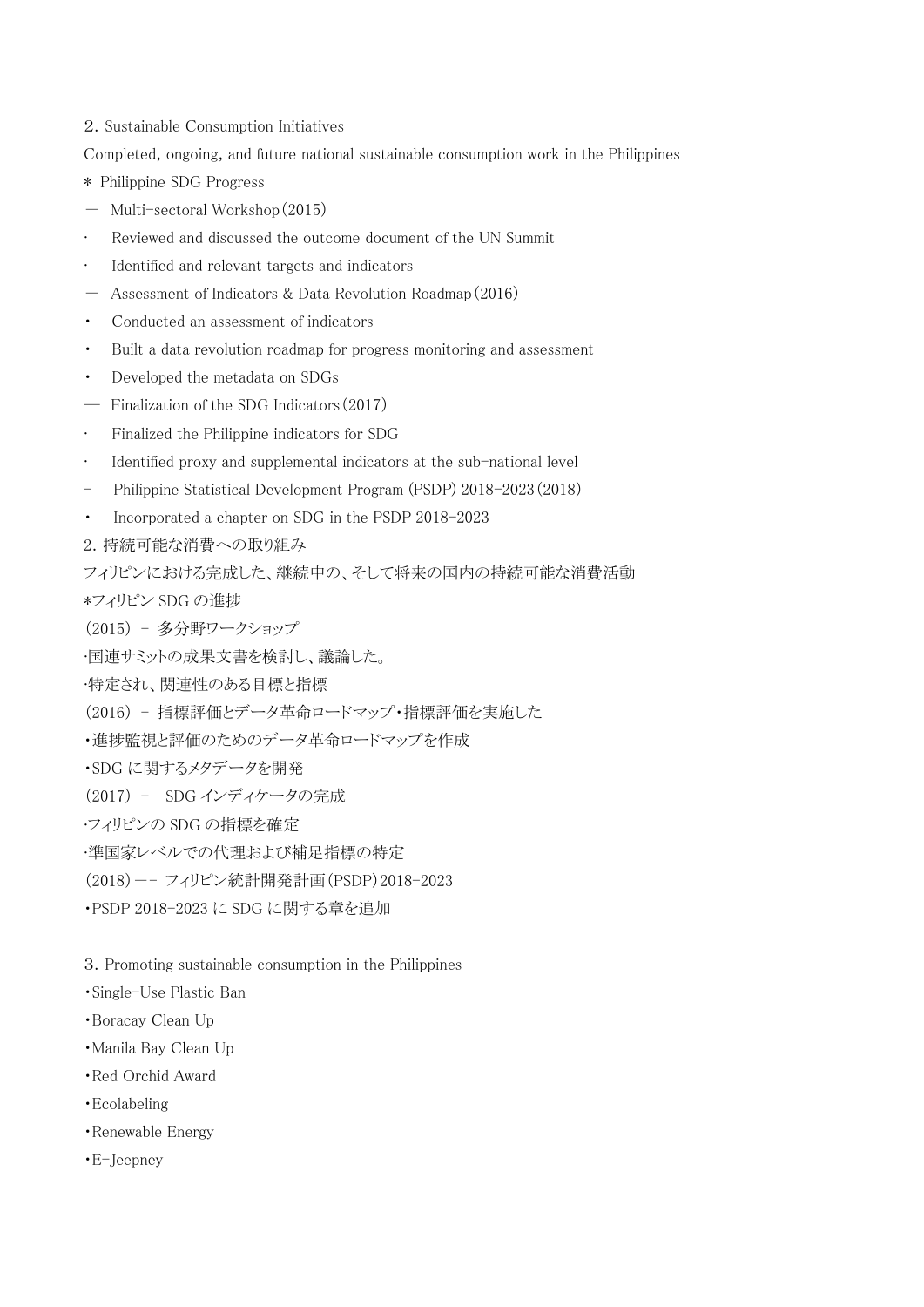・Digital Price Tag

- 3.フィリピンにおける持続可能な消費の促進 ・使い捨てプラスチック禁止 ・ボラカイクリーンアップ ・マニラベイクリーンアップ
- ・赤蘭賞
- ・エコラベル
- ・再生可能エネルギー
- ・E ジープニー
- ・デジタル値札

#### 4.Gaps and Challenges

Gaps and challenges in promoting sustainable consumption in the Philippines Policy:

- Weak policy framework
- Application of policy in irrelevant supply chains
- Existing policies are not implemented

#### Advocacy:

- Low awareness and understanding on sustainable consumption
- Inadequate accessible information

Consumer Behavior

- Changing consumer behavior
- Price-focused purchase

#### Market Participation

- Commitment of business on social and environmental responsibility
- Limited sustainable products and services
- 4.ギャップと課題
- フィリピンにおける持続可能な消費の促進におけるギャップと課題

# 政策:

- ・弱い政策の枠組み
- ・無関係なサプライチェーンにおける政策の適用
- ・既存の方針が実施されていない

# アドボカシー:

- ・持続可能な消費に関する意識の低さと理解
- ・不適切なアクセス可能な情報(誤情報、グリーンウォッシュなど)

# 消費者の行動

# •消費者行動の変化